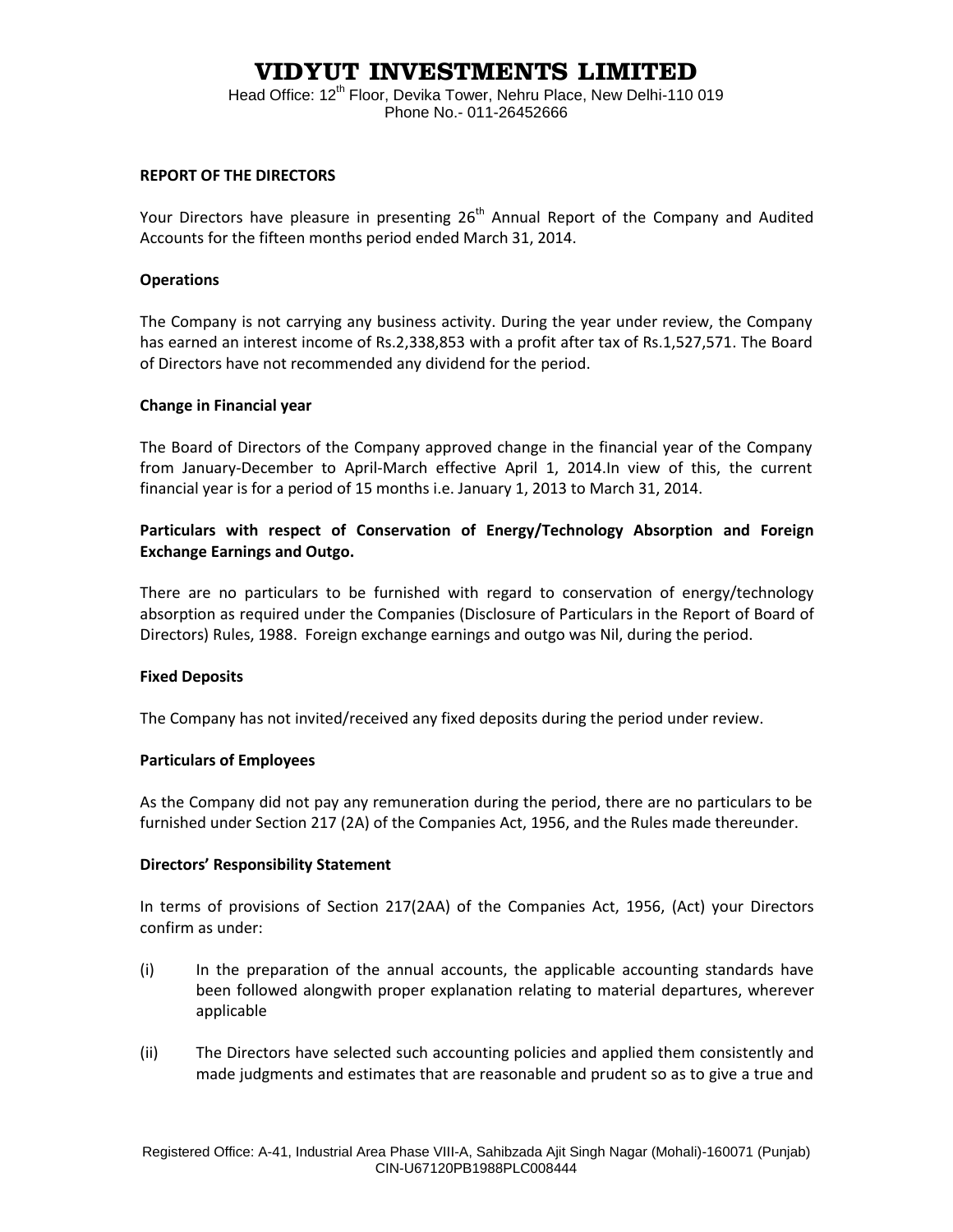# **VIDYUT INVESTMENTS LIMITED**

Head Office: 12<sup>th</sup> Floor, Devika Tower, Nehru Place, New Delhi-110 019 Phone No.- 011-26452666

fair view of the state of affairs of the Company as at the end of the accounting period and of the profit of the Company for that period;

- (iii) The Directors have taken proper and sufficient care for the maintenance of adequate accounting records in accordance with provisions of this Act for safeguarding the assets of the Company and for preventing and detecting fraud and other irregularities;
- (iv) The Directors have prepared the annual accounts on a going concern basis.

### **Directors**

In accordance with the Articles of Association of the Company, Mr. Maninder Singh, retires by rotation as a Director at the ensuing Annual General Meeting and is eligible for re-appointment.

### **Auditors**

M/s. B S R & Co. LLP, Chartered Accountants, the retiring Auditors of the Company, holds office from the conclusion of the ensuing Annual General Meeting till the conclusion of sixth consecutive Annual General Meeting, subject to ratification by the shareholders at every Annual General Meeting. They confirmed their eligibility and willingness to accept the office of the Auditors, if re-appointed.

### **Audit Committee**

The Company has an Audit Committee comprising of Mr. Sandeep Mehandroo, Mr. S. K. Patawari and Mr. Maninder Singh.

### **Acknowledgements**

Your Directors wish to acknowledge with thanks all stakeholders for their valuable sustained support and encouragement.

On behalf of the Board of Directors

 $Sd/$ 

Place : Gurgaon (S.K.Patawari) (S.K.Patawari) (S.K.Patawari) (Sandeep Mehandroo) Dated: May 8, 2014 **Director** Director **Director Director Director** 

 Sd/- (Navneet Raghuvanshi) Company Secretary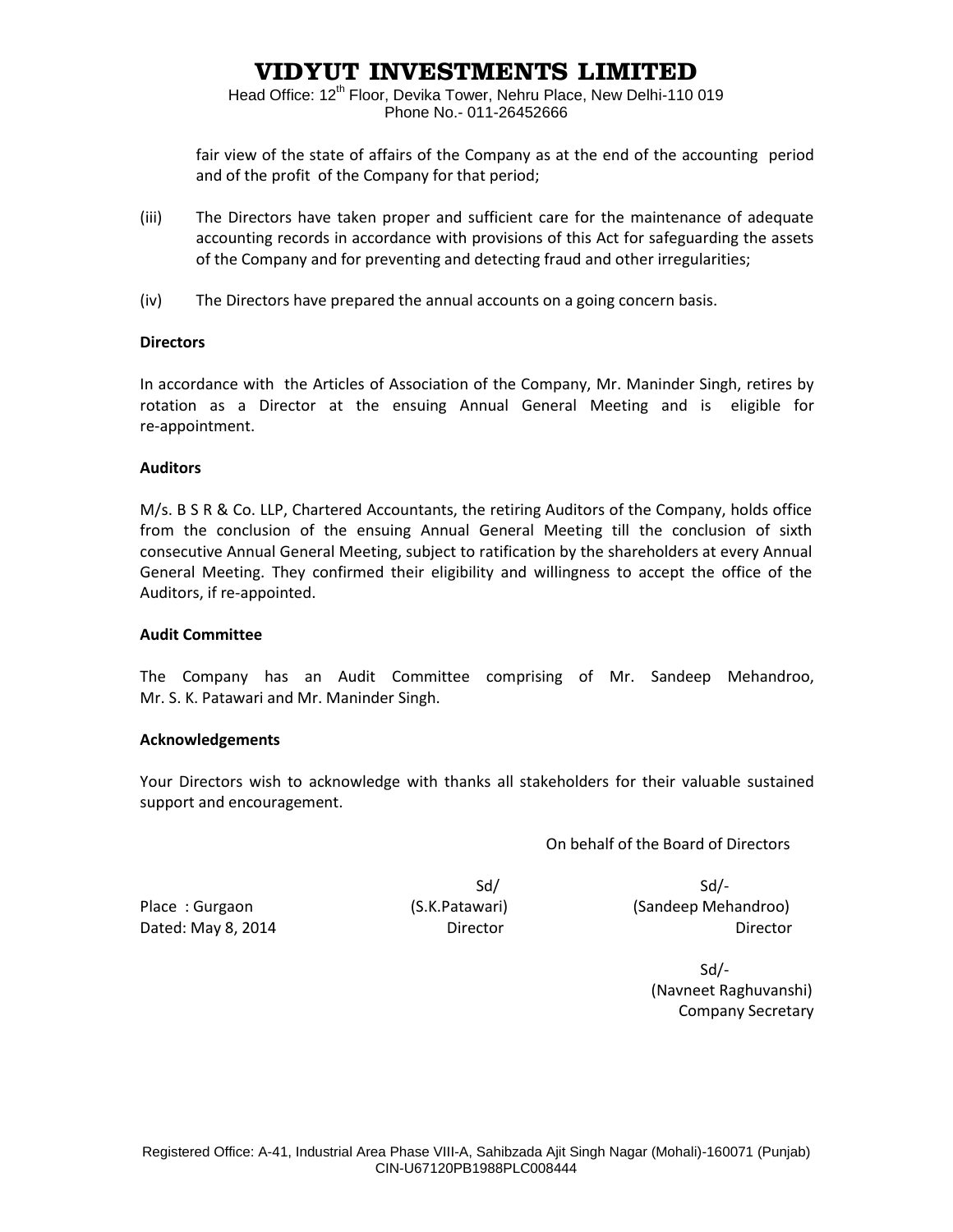Accounts for the fifteen months ended 31 March 2014

 $\label{eq:2.1} \frac{1}{\sqrt{2}}\left(\frac{1}{\sqrt{2}}\right)^{2} \left(\frac{1}{\sqrt{2}}\right)^{2} \left(\frac{1}{\sqrt{2}}\right)^{2} \left(\frac{1}{\sqrt{2}}\right)^{2} \left(\frac{1}{\sqrt{2}}\right)^{2} \left(\frac{1}{\sqrt{2}}\right)^{2} \left(\frac{1}{\sqrt{2}}\right)^{2} \left(\frac{1}{\sqrt{2}}\right)^{2} \left(\frac{1}{\sqrt{2}}\right)^{2} \left(\frac{1}{\sqrt{2}}\right)^{2} \left(\frac{1}{\sqrt{2}}\right)^{2} \left(\$ 

 $\phi$  .

 $\sim 10^7$ 

 $\mathcal{L}(\mathcal{F})$  .

 $\mathcal{A}$ 

 $\sim 10^7$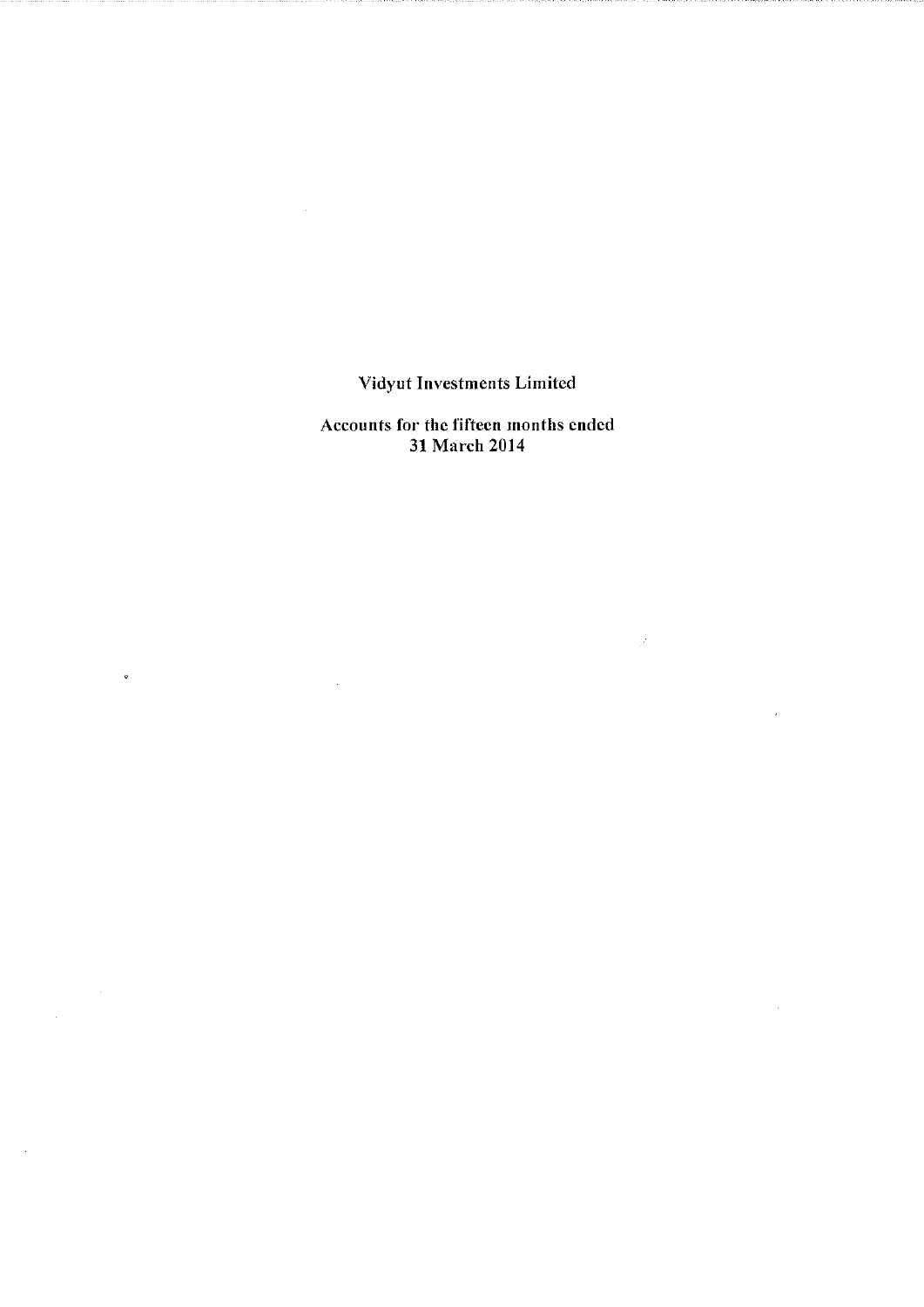# B S R & Co. LLP

**Chartered Accountants** 

Building No.10, 8th Floor, Tower-B DLF Cyber City, Phase - II Gurgaon - 122 002, India

Telephone: +91 124 2549 191 + 91 124 2549 101 Fax:

### **Independent Auditors' Report**

To the Members of Vidyut Investment Limited

### 1. Report on the Financial Statements

We have audited the accompanying financial statements of Vidyut Investment Limited ("the Company"), which comprise the Balance Sheet as at 31 March 2014, and the Statement of Profit and Loss and the Cash Flow Statement for the fifteen months ended 31 March 2014 ("current period"), and a summary of significant accounting policies and other explanatory information.

### 2. Management's Responsibility for the Financial Statements

Management is responsible for the preparation of these financial statements that give a true and fair view of the financial position, financial performance and cash flows of the Company in accordance with the Accounting Standards referred to in sub-section (3C) of section 211 of the Companies Act, 1956 ("the Act") read with the General Circular 15/2013 dated 13 September 2013 of the Ministry of Corporate Affairs in respect of section 133 of the Companies Act, 2013. This responsibility includes the design, implementation and maintenance of internal control relevant to the preparation and presentation of the financial statements that give a true and fair view and are free from material misstatement, whether due to fraud or error.

### 3. Auditors' Responsibility

Our responsibility is to express an opinion on these financial statements based on our audit. We conducted our audit in accordance with the Standards on Auditing issued by the Institute of Chartered Accountants of India. Those Standards require that we comply with ethical requirements and plan and perform the audit to obtain reasonable assurance about whether the financial statements are free from material misstatement.

An audit involves performing procedures to obtain audit evidence about the amounts and disclosures in the financial statements. The procedures selected depend on the auditors' judgement, including the assessment of the risks of material misstatement of the financial statements, whether due to fraud or error. In making those risk assessments, the auditor considers internal control relevant to the Company's preparation and fair presentation of the financial statements in order to design audit procedures that are appropriate in the circumstances, but not for the purpose of expressing an opinion on the effectiveness of the Company's internal control. An audit also includes evaluating the appropriateness of accounting policies used and the reasonableness of the accounting estimates made by management, as well as evaluating the overall presentation of the financial statements.

We believe that the audit evidence we have obtained is sufficient and appropriate to provide a basis for our audit opinion.



B S R & Co. (a partnership firm with Registration No. BA61223) converted into B S R & Co. LLP<br>ta Limited Liability Partnership with LLP Registration No. AAB-8181) with effect from October 14, 2013

Registered Office: The Theory Lodha Excelus<br>Apollo Mills Compound N.M. Joshi Marg, Mahalakshmi Mumbai - 400 011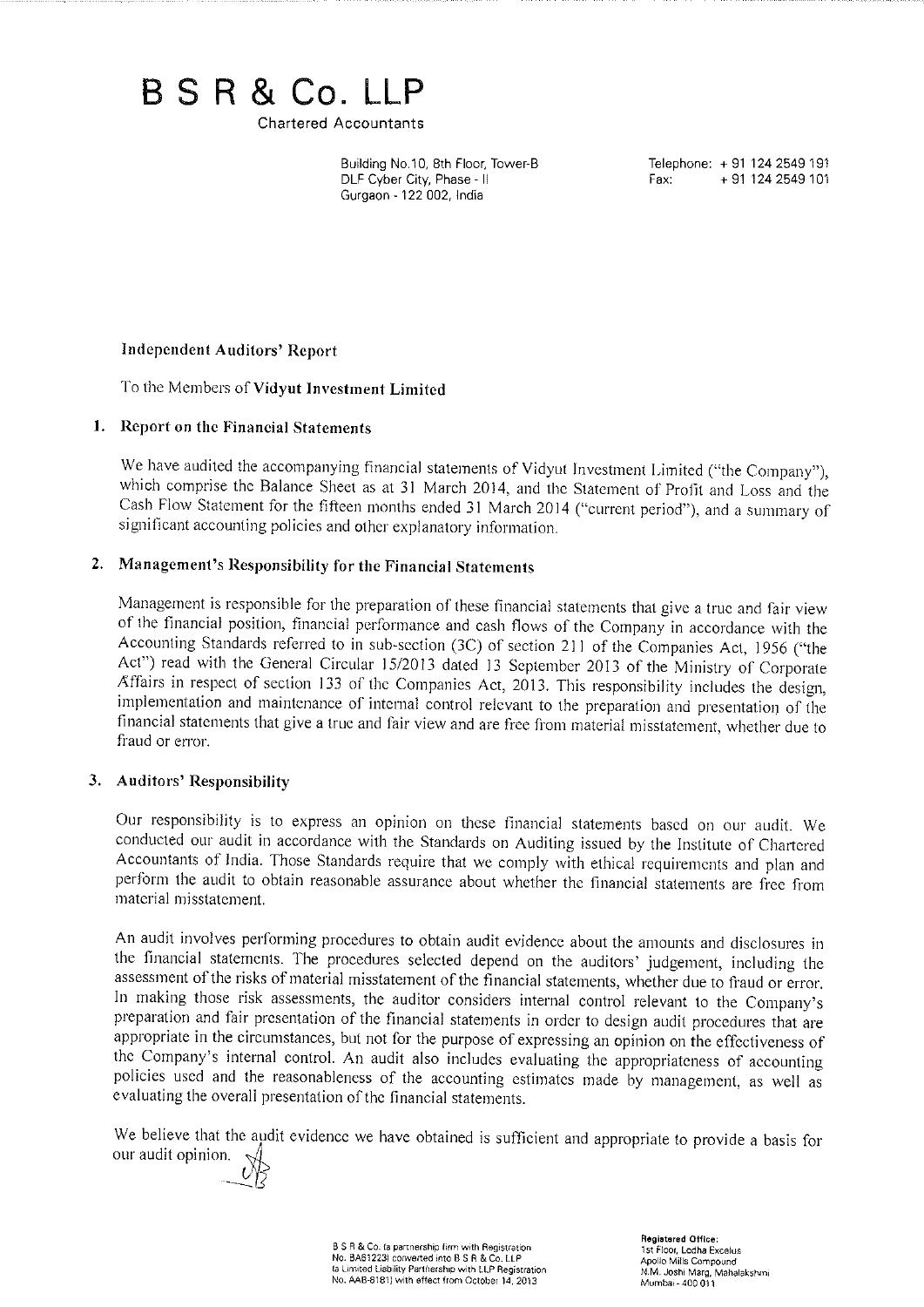### 4. Opinion

In our opinion and to the best of our information and according to the explanations given to us, the financial statements give the information required by the Act in the manner so required and give a true and fair view in conformity with the accounting principles generally accepted in India:

- (a) in the case of the Balance Sheet, of the state of affairs of the Company as at 31 March 2014;
- (b) in the case of the Statement of Profit and Loss, of the profit for the fifteen months ended on that date; and
- (c) in the case of the Cash Flow Statement, of the cash flows for the fifteen months ended on that date.

### 5. Report on Other Legal and Regulatory Requirements

- (i) As required by the Companies (Auditor's Report) Order, 2003 ("the Order"), as amended, issued by the Central Government of India in terms of sub-section (4A) of section 227 of the Act, we give in the Annexure a statement on the matters specified in paragraphs 4 and 5 of the Order.
- (ii) As required by provisions of section 227(3) of the Act, we report that:
	- a. we have obtained all the information and explanations which to the best of our knowledge and belief were necessary for the purpose of our audit;
	- b. in our opinion proper books of account as required by law have been kept by the Company so far as appears from our examination of those books;
	- c. the Balance Sheet, the Statement of Profit and Loss and the Cash Flow Statement dealt with by this Report are in agreement with the books of account:
	- d. in our opinion, the Balance Sheet, the Statement of Profit and Loss and the Cash Flow Statement comply with the accounting standards referred to in sub-section (3C) of section 211 of the Act read with the General Circular 15/2013 dated 13 September 2013 of the Ministry of Corporate Affairs in respect of section 133 of the Companies Act, 2013;
	- e. on the basis of written representations received from the directors as on 31 March 2014 and taken on record by the Board of Directors, none of the directors are disqualified as on 31 March 2014, from being appointed as a director in terms of clause (g) of sub-section (1) of section 274 of the Act.

For B S R & Co. LLP

Chartered Accountants Registration No.:  $101248W$ 

**Akhil Bansal** Partner Membership No.: 090906

Place: Gurgaon, India Date: 8 May 2014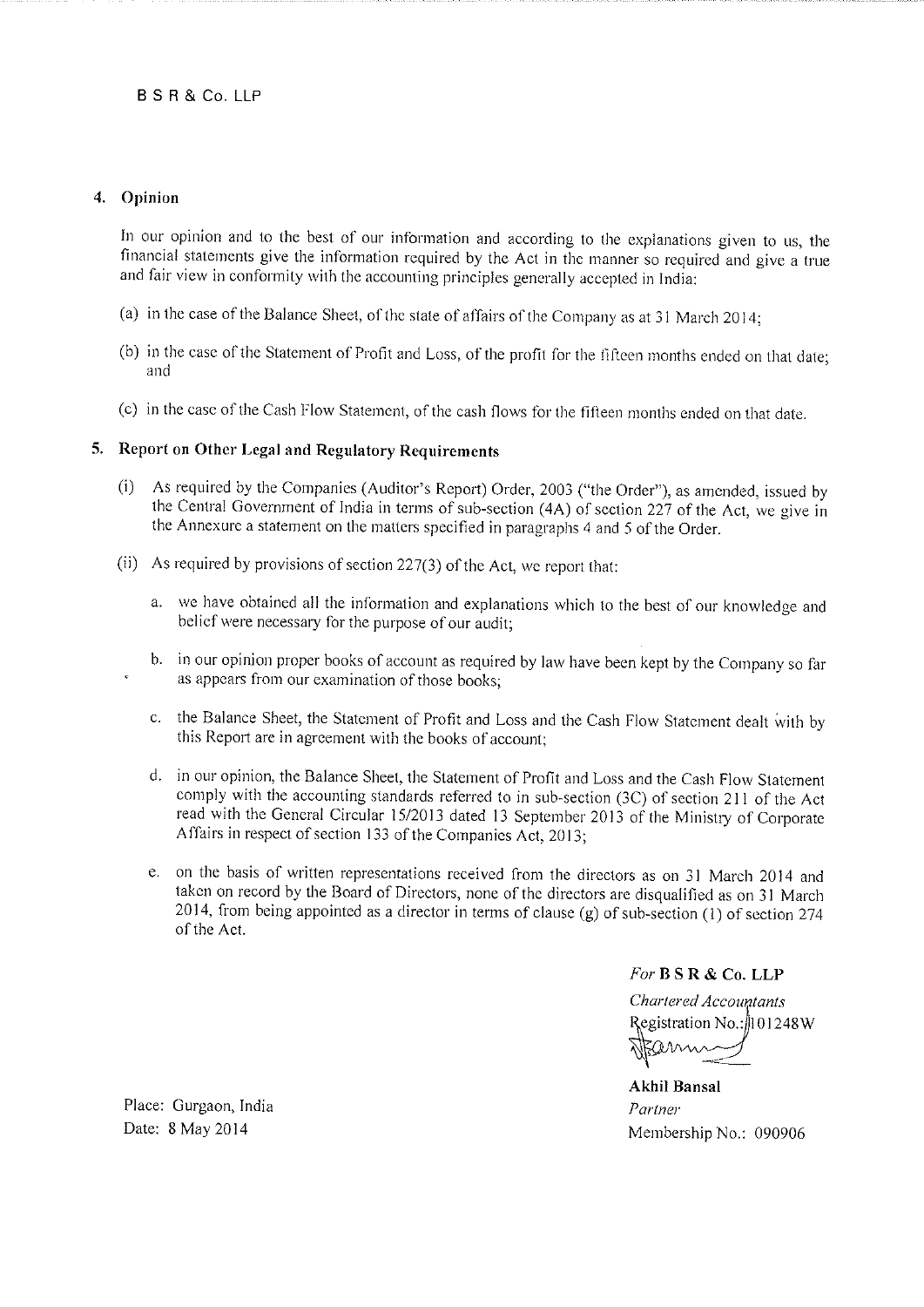### **BSR&Co.LLP**

### Annexure referred to in paragraph 5 of the Independent Auditors' Report

The Annexure referred to in our report to the members of Vidyut Investment Limited ("the Company") for the fifteen months ended 31 March 2014. We report that:

- $(i)$ (a) The Company has maintained proper records showing full particulars, including quantitative details and situation of its fixed assets.
	- (b) The Company has a regular programme of physical verification of its fixed assets by which all fixed assets are verified once a year. In our opinion, this periodicity of physical verification is reasonable having regard to the size of the Company and the nature of its assets. No material discrepancies were noticed on such verification.
	- (c) No fixed assets have been disposed off during the current period.
- $(ii)$ The Company does not hold any inventory. Accordingly, the provisions of clause 4(ii) of the Order is not applicable.
- $(iii)$ The Company has neither granted nor taken any loans, secured or unsecured, to or from companies, firms or other parties covered in the register maintained under section 301 of the Companies Act, 1956.
- $(iv)$ The activities of the Company do not involve purchase of inventories and sale of goods and services. There was no purchase of fixed assets during the current period. Accordingly, the provisions of clause 4(iv) of the Order are not applicable.
- $(v)$ In our opinion, and according to the information and explanations given to us, there are no contracts and arrangements the particulars of which need to be entered into the register maintained under section 301 of the Companies Act, 1956
- $(v_i)$ The Company has not accepted any deposits from the public...
- In our opinion, the Company has an internal audit system commensurate with the size and  $(vii)$ nature of its business.
- $(viii)$ The Central Government has not prescribed the maintenance of cost records under section  $209(1)(d)$  of the Companies Act, 1956 for any of the activities carried out by the Company.
- $(ix)$  (a) According to the information and explanations given to us and on the basis of our examination of the records of the company, amounts deducted/accrued in the books of account in respect of undisputed statutory dues of Income-tax have been regularly deposited during the current period by the Company with the appropriate authorities. As explained to us, the Company did not have any dues on account of Investor Education and Protection Fund, Provident Fund, Employees' State Insurance, Sales-tax, Wealth tax, Service tax, Customs duty, Excise duty, Cess and other material statutory dues.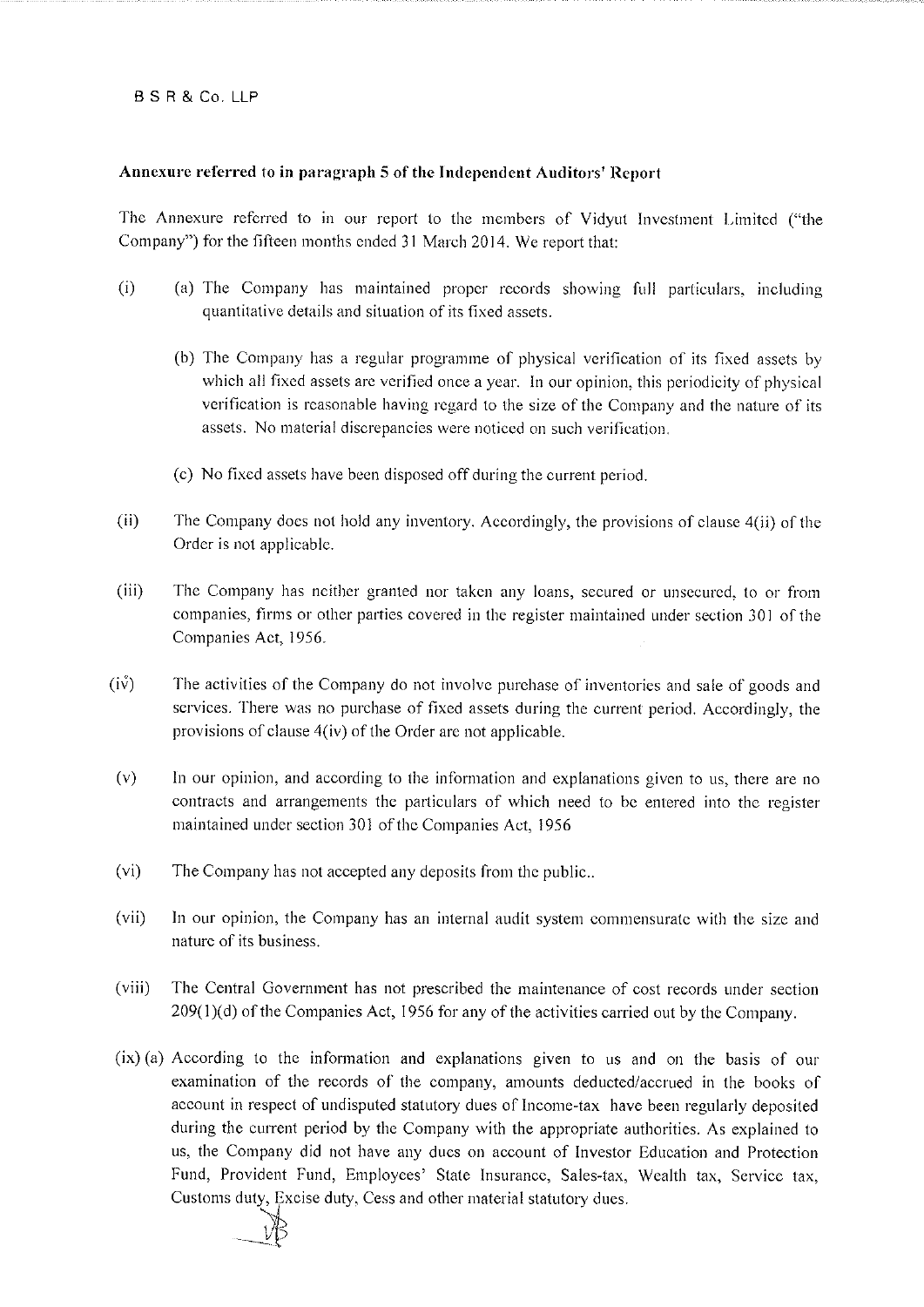### **BSR&CoLLP**

According to the information and explanations given to us, no undisputed amounts payable in respect of Income tax were in arrears as at 31 March 2014 for a period of more than six months from the date they became payable.

- (b) According to the information and explanations given to us, there are no dues of Income tax, Sales tax, Wealth tax, Service tax, Customs duty, Excise duty and Cess which have not been deposited with the appropriate authorities on account of any dispute.
- $(x)$ The Company's accumulated losses at the end of the current period are more than fifty percent of its net worth. Further, the Company has not incurred cash losses during the current period and in the immediately preceding financial year.
- $(x_i)$ The Company did not have any outstanding dues to any financial institution, banks or debenture holders during the current period.
- $(xii)$ The Company has not granted any loans and advances on the basis of security by way of pledge of shares, debentures and other securities.
- $(xiii)$ In our opinion and according to the information and explanations given to us, the Company is not a chit fund or a nidhi / mutual benefit fund/ society.
- $(xiv)$ According to the information and explanations given to us, the Company is not dealing or trading in shares, securities, debentures and other investments.
- $(xy)$ According to the information and explanations given to us, the Company has not given any guarantee for loans taken by others from banks or financial institutions.
- $(xvi)$ The Company did not have any term loans outstanding during the current period.
- $(xvii)$ According to the information and explanations given to us and on an overall examination of the balance sheet of the company, we are of the opinion that the funds raised on short-term basis have not been used for long-term investment.
- (xviii) The Company has not made any preferential allotment of shares to companies/firms/parties covered in the register maintained under Section 301 of the Companies Act, 1956.
- $(xix)$ The Company did not have any outstanding debentures during the current period.
- The Company has not raised any money by public issues.  $(xx)$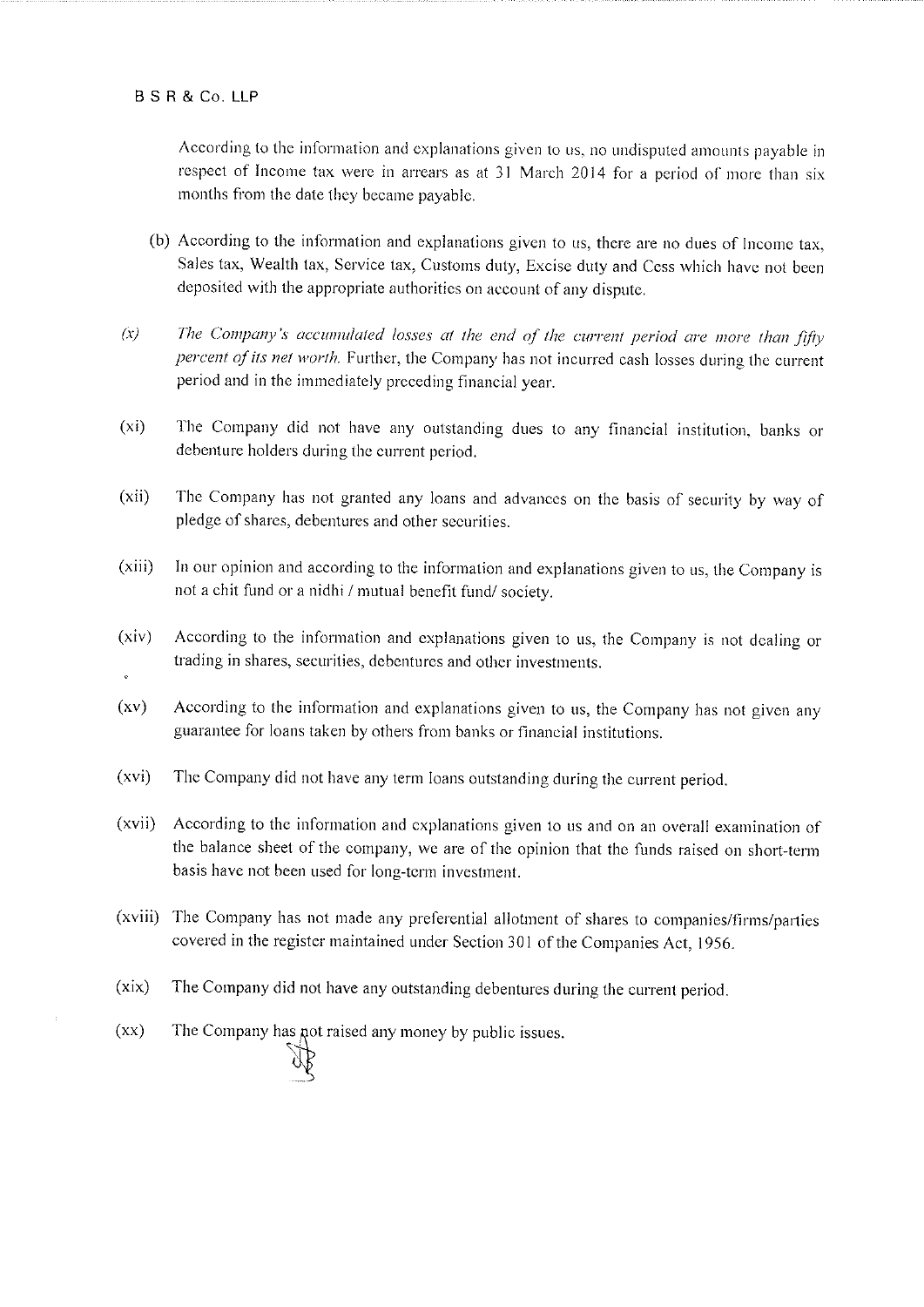### **B S R & Co. LLP**

According to the information and explanations given to us, no fraud on or by the Company  $(xxi)$ has been noticed or reported during the course of our audit.

For B S R & Co. LLP

Chartered Accountants Registration No.:  $\sqrt{01248W}$ James ł

**Akhil Bansal** Partner Membership No.: 090906

 $\ddot{\phantom{a}}$ 

Place: Gurgaon, India Date: 8 May 2014

 $\ddot{\phi}$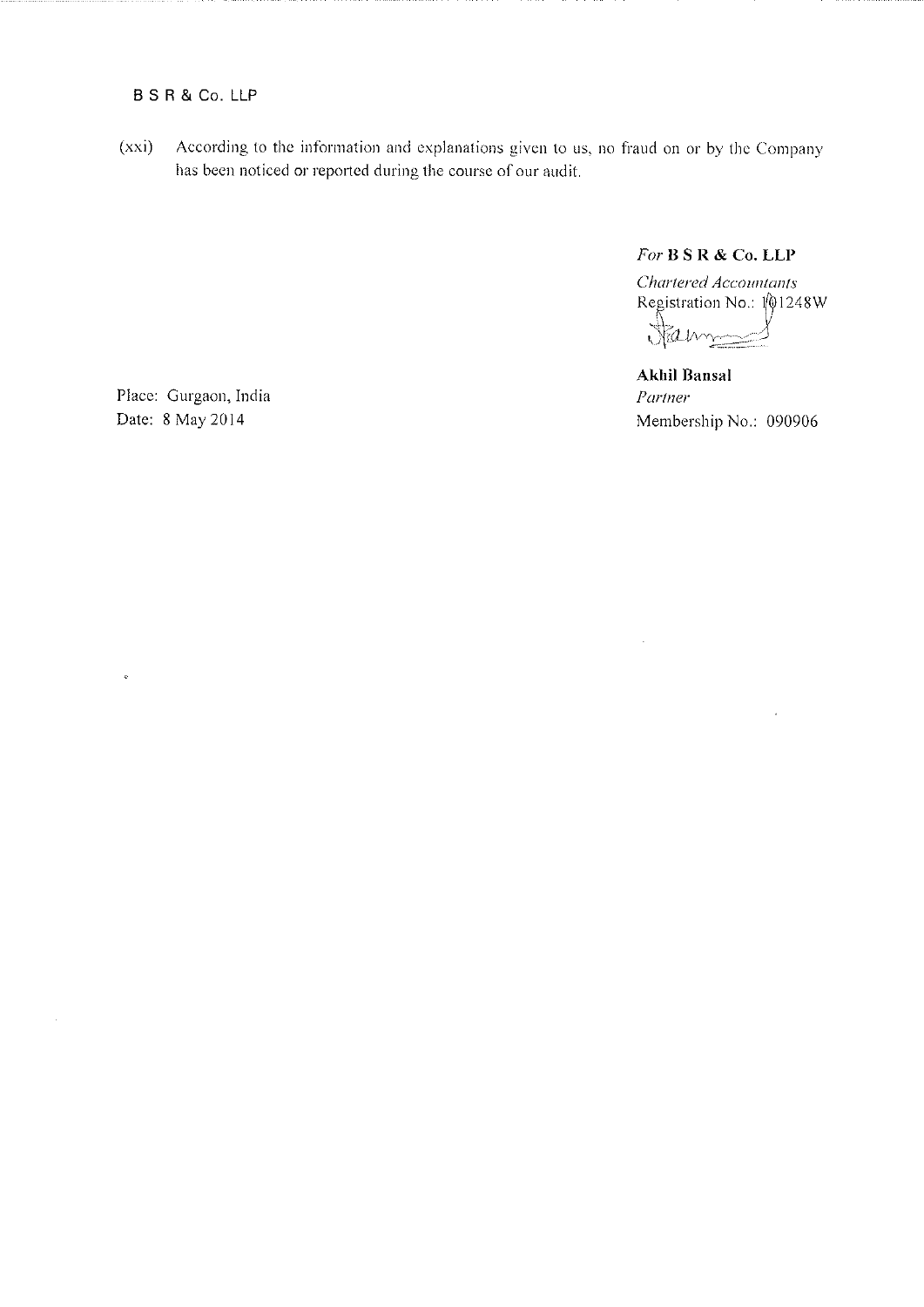#### Vidyut Investments Limited Balance Sheet as at 31 March 2014 (All amounts are in Indian Rupecs except share data, per share data and unless otherwise stated)

|                             |      | As at           | As at            |
|-----------------------------|------|-----------------|------------------|
|                             | Note | 31 March 2014   | 31 December 2012 |
| EQUITY AND LIABILITIES      |      |                 |                  |
| Shareholders' funds         |      |                 |                  |
| Share capital               | 3    | 250,084,000     | 250,084,000      |
| Reserves and surplus        | 4    | (227, 704, 990) | (229, 232, 561)  |
|                             |      | 22,379,010      | 20,851,439       |
| <b>Current liabilities</b>  |      |                 |                  |
| Trade payables              | 5    | 60,372          | 46,865           |
| Other current liabilities   | 6    | 192,188         | 176,809          |
| Short-term provisions       | 7    | 610,179         | 338,864          |
|                             |      | 862,739         | 562,538          |
| TOTAL                       |      | 23,241,749      | 21,413,977       |
| <b>ASSETS</b>               |      |                 |                  |
| Non-current assets          |      |                 |                  |
| Fixed assets                |      |                 |                  |
| Tangible fixed assets       | 8    |                 | 2,551            |
| Intangible fixed assets     | 9    |                 | 2,106            |
| Long-term loan and advances | 10   | 144,713         | 144,713          |
|                             |      | 144,713         | 149,370          |
| <b>Current assets</b>       |      |                 |                  |
| Cash and bank balances      | 11   | 22,454,964      | 21,197,008       |
| Other current assets        | 12   | 642,072         | 67,599           |
|                             |      | 23,097,036      | 21,264,607       |
| <b>TOTAL</b>                |      | 23,241,749      | 21,413,977       |
|                             |      |                 |                  |

Significant accounting policies

 $\overline{\mathbf{c}}$ 

The notes referred to above form an integral part of the financial statements

As per our report of even date attached

For B S R & Co. LLP Chartered Accountants Firm Registration No. 101248W

Akhil Bansal Partner Membership No.: 090906

Place: Gurgaon Date: 8 May 2014 For and on behalf of the Board of Directors Vidyut Investments Limited

S.K. Patawari Director

Sandeep Mehandroo Director

Avrée R

Navneet Raghuvanshi Company Secretary

Place: Gurgaon Date: 8 May 2014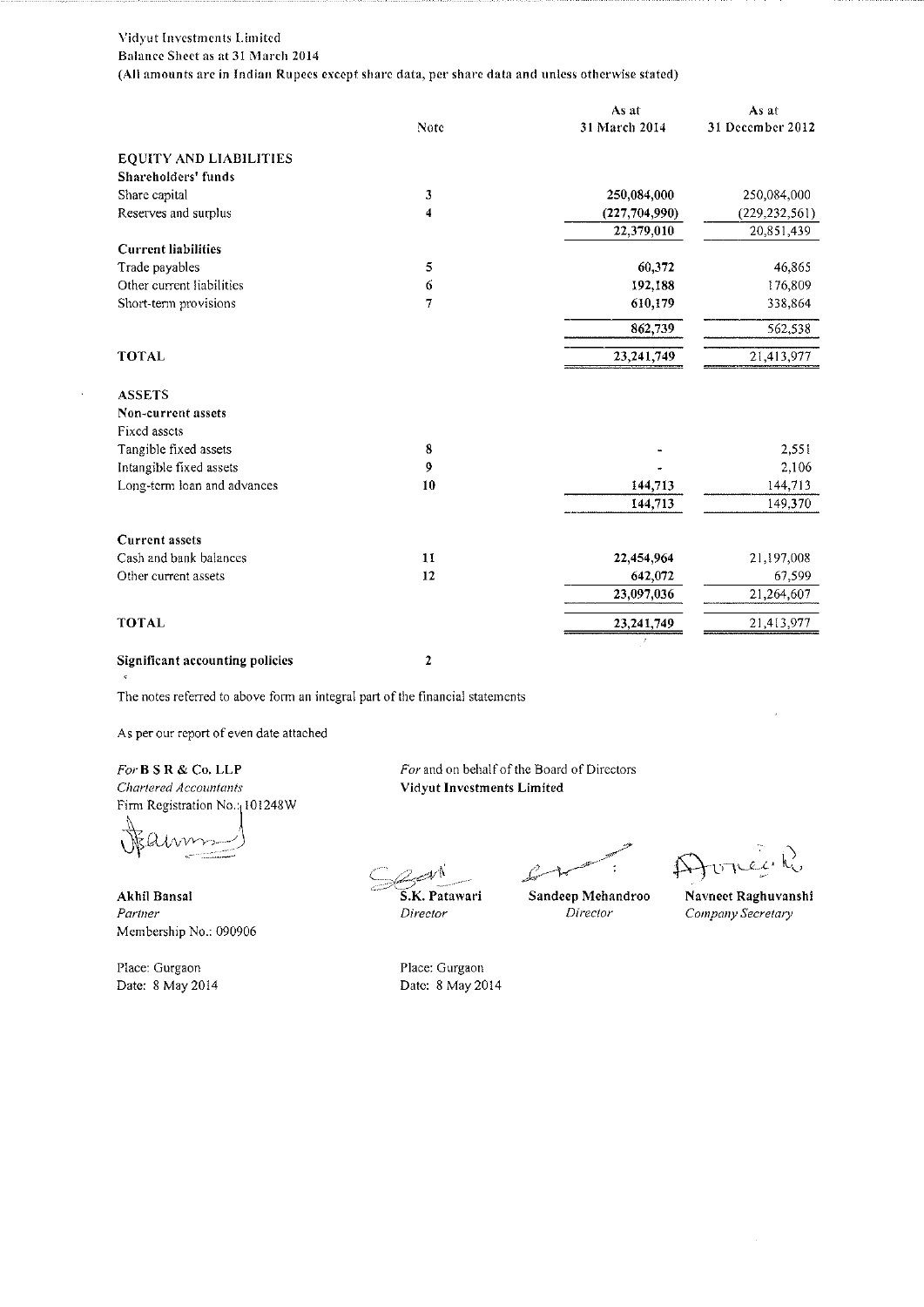### Statement of Profit and Loss for the fifteen months ended 31 March 2014

(All amounts are in Indian Rupees except share data, per share data and unless otherwise stated)

|                                                   | Note | For the fifteen months<br>ended 31 March 2014 | For the year ended<br>31 December 2012 |
|---------------------------------------------------|------|-----------------------------------------------|----------------------------------------|
| Revenue                                           |      |                                               |                                        |
| Other income                                      | 13   | 2,338,853                                     | 1,759,516                              |
| Total revenue                                     |      | 2,338,853                                     | 1,759,516                              |
| <b>Expenses</b>                                   |      |                                               |                                        |
| Depreciation                                      | 8    | 2,551                                         | 4,721                                  |
| Amortisation                                      | 9    | 2,106                                         | 3,890                                  |
| Other expenses                                    | 14   | 100,425                                       | 89,301                                 |
| Total expenses                                    |      | 105,082                                       | 97,912                                 |
| Profit before tax                                 |      | 2,233,771                                     | 1,661,604                              |
| Current tax                                       | 15   | 706,200                                       | 655,325                                |
| Profit after tax                                  |      | 1,527,571                                     | 1,006,279                              |
| Earnings per equity share (Rs.)                   | 16   |                                               |                                        |
| Basic and diluted - Par value of Rs. 10 per share |      | 0.06                                          | 0.04                                   |
| Significant accounting policies                   | 2    |                                               |                                        |

The notes referred to above form an integral part of the financial statements

As per our report of even date attached

For B SR & Co. LLP Chartered Accountants

Registration No.: 101248W

Akhil Bansal Partner Membership No.: 090906

Place: Gurgaon Date: 8 May 2014 For and on behalf of the Board of Directors Vidyut Investments Limited

S.K. Patawari

Place: Gurgaon

Date: 8 May 2014

Director

Sandeep Mehandroo Director

Navneet Raghuvanshi Company Secretary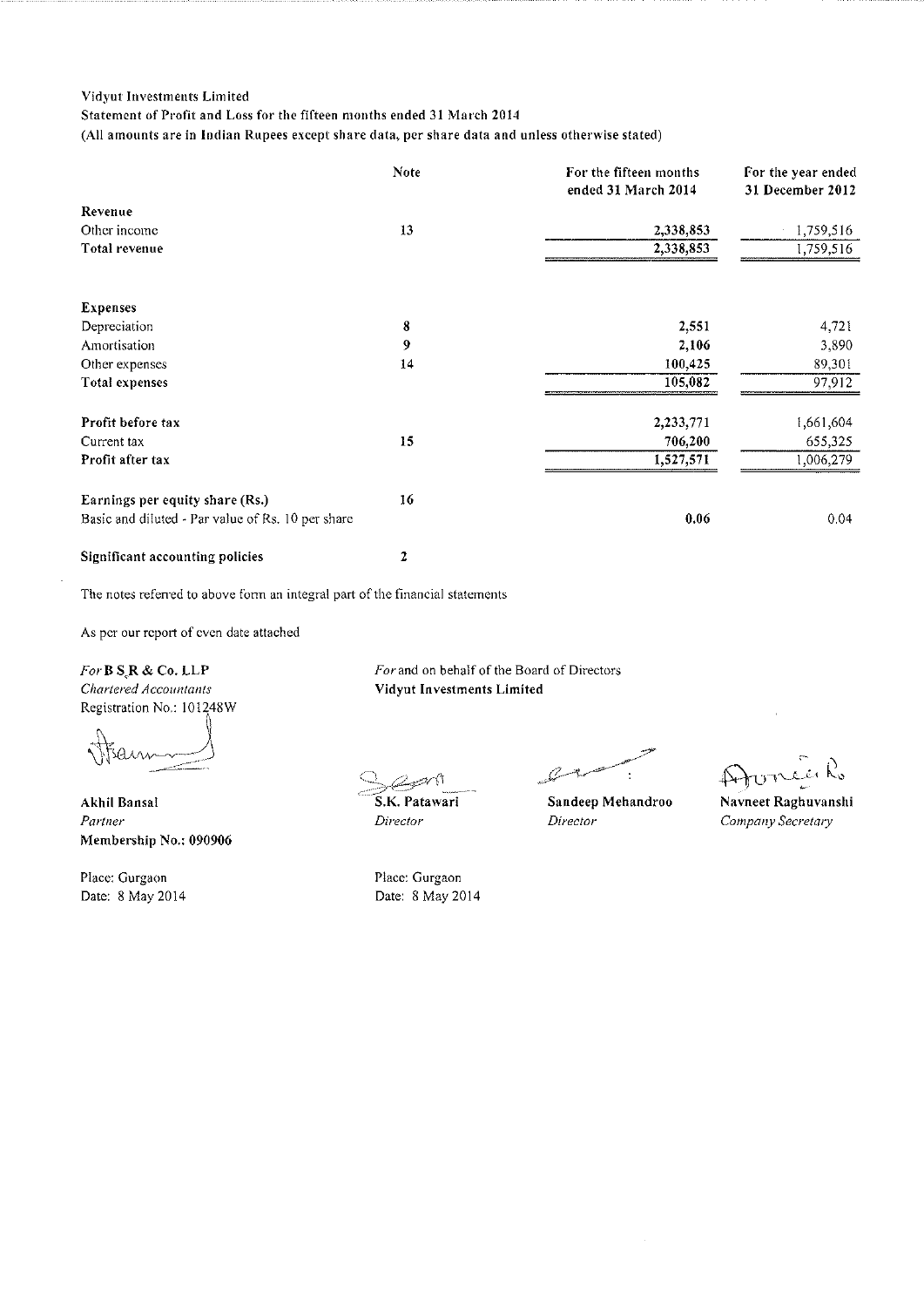Cash Flow Statement for fifteen months ended 31 March 2014

(All amounts are in Indian Rupees except share data, per share data and unless otherwise stated)

|                                                                                                                      | For fifteen months<br>ended 31 March 2014 | For the year<br>ended<br>31 December 2012 |
|----------------------------------------------------------------------------------------------------------------------|-------------------------------------------|-------------------------------------------|
| A. Cash flows from operating activities                                                                              |                                           |                                           |
| Net profit before tax                                                                                                | 2,233,771                                 | 1,661,604                                 |
| Adjustments:                                                                                                         |                                           |                                           |
| Depreciation                                                                                                         | 2,551                                     | 4.721                                     |
| Amortisation                                                                                                         | 2,106                                     | 3,890                                     |
| Interest income- others                                                                                              | (2,338,853)                               | (1,759,516)                               |
| Operating cashflow before working capital changes<br>Adjustments:                                                    | (100, 425)                                | (89, 301)                                 |
| Increase in trade payable and other liabilities                                                                      | 28,885                                    | 53                                        |
| Net cash used in operating activities                                                                                | (71, 540)                                 | (89, 248)                                 |
| B. Cash flows from investing activities                                                                              |                                           |                                           |
| Interest income- others                                                                                              | 1,764,381                                 | 1,859,443                                 |
| Income taxes (paid)/refunded                                                                                         | (434, 885)                                | (302, 801)                                |
| Investment in fixed deposits                                                                                         | (43, 200, 000)                            |                                           |
| Fixed deposits matured during the period                                                                             | 21,200,000                                | 19,600,000                                |
| Net cash (used in) / generated from investing activities                                                             | (20, 670, 504)                            | 21,156,642                                |
| Net (decrease) / increase in cash and cash equivalents                                                               | (20, 742, 044)                            | 21,067,394                                |
| Cash and cash equivalents as at the beginning of the period                                                          | 21,197,008                                | 129,614                                   |
| Cash and cash equivalents as at the end of the period                                                                | 454,964                                   | 21,197,008                                |
| Notes to Cash flow statement:                                                                                        |                                           |                                           |
| 1. Components of cash and cash equivalents (Refer to note 11):                                                       |                                           |                                           |
| Balance with banks                                                                                                   |                                           |                                           |
| - On current accounts                                                                                                | 454,964                                   | 297,008                                   |
| - Deposit accounts (having original maturity of three months or less)                                                |                                           | 20,900,000                                |
| Cash and cash equivalents at the end of the period                                                                   | 454,964                                   | 21,197,008                                |
| Add: other bank balances                                                                                             |                                           |                                           |
| Fixed deposits with original maturity of more than three months but remaining<br>maturity of less than twelve months | 22,000,000                                |                                           |
| Cash and bank balances at the end of the period                                                                      | 22,454,964                                | 21,197,008                                |
|                                                                                                                      |                                           |                                           |

2. The Cash Flow Statement has been prepared in accordance with the 'Indirect Method' specified in Accounting Standard 3, Cash Flow Statement, notified by Central Government in the Companies (Accounting Standard) Rules, 2006.

The notes referred to above form an integral part of the financial statements

As per our report of even date attached

For B S R & Co. LLP Chartered Accountants Registration No.: 101248W

Akhil Bansal Partner Membership No.: 090906

Place: Gurgaon Date: 8 May 2014 For and on behalf of the Board of Directors Vidyut Investments Limited

S.K. Patawari

Director

Sandeep Mehandroo Director

Navneet Raghuvansh Company Secretary

Place: Gurgaon Date: 8 May 2014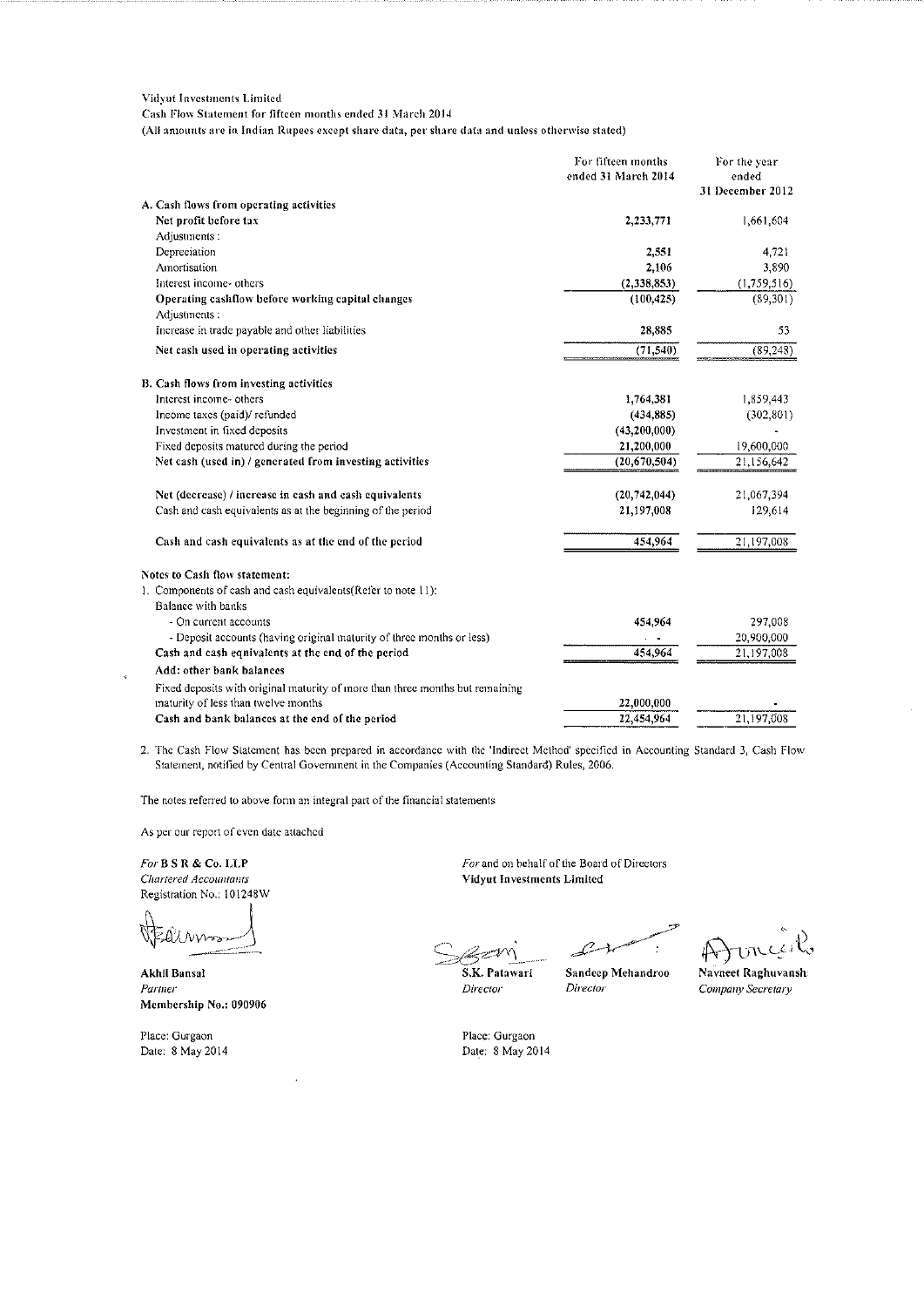Notes to the financial statements for the lifteen months ended 31 March 2014

(All amounts are in Indian Rupees except share data, per share data and unless otherwise stated)

Company overview

Vidyut Investments Limited ('the Company') was set up in 1988 and registered as a Non Banking Financial Institution vide Certificate of Registration No. 06.00114 dated \$ May 1988 to earry on the business of hire purchase, general finance, housing finance, investment and leasing and to provide an advisory consultancy services for leasing hire purchase, finance and investmen for the cancellation of Certificate of Registration vide letter dated 3 August 2007. The Reserve Bank of India Vide its order dated 7 December 2007 had cancelled the certificate of registration.

#### $\overline{2}$ Significant accounting policies

The accounting policies set out below have been applied consistently to the periods presented in these financial statements.

#### a) Basis of preparation of financial statements

These financial statements have been prepared and presented on the accrual basis of accounting and comply with the Accounting Standards prescribed in the Companies (Accounting Standards prescribed in the Companies (Account continue to apply under section 133 of the Companies Act, 2013 (which has superseded section 211(3C) of the Companies Act, 1956 w.e.f. 12 September 2013), the other relevant provisions of the Companies Act, 1956 (including the new notified sections under Companies Act, 2013, to the extent applicable), pronouncements of the Institute of Chartered Accountants of India and othe there are no plans to liquidate the Company or cease its operations in the forseeable future.

The Board of Directors vide their resolution dated 14 November 2013 has approved the change of financial year of the Company from January-December to April-March effective 01 April 2014. In view of this, the current financ Statement of Profit and Loss, Cash Flow Statement and related notes.

#### b) Use of estimates

The preparation of financialstatements in conformity with Generally Accepted Accounting Principles (GAAP) requires management to make judgments, estimates and assumptions that affect the application of accounting policies and reported amounts of assets, liabilities income and expenses and the disclosure of contingent<br>liabilities on the date of the financial statements. Actua ongoing basis. Any revision to accounting estimates is recognised prospectively in current and future periods.

#### c) Current-non-current classification

All assets and liabilities have been classified as current or non-current as per the Company's normal operating cycle and other criteria set out in the Revised Schedule VI to the Companies Act, 1956. Assers

An asset is classified as current when it satisfies any of the following criteria:

a. it is expected to be realised in, or is intended for sale or consumption in, the Compan's normal operating cycle;

b. it is held primarily for the purpose of being traded;

c. it is expected to be realised within 12 months after the reporting date; or

d. it is cash or cash equivalent unless it is restricted from being exchanged or used to settle a liability for at least 12 months after the reporting date

#### Lightlings

A liability is classified as current when it satisfies any of the following criteria:

- a. it is expected to be settled in the Company's normal operating cycle;
- b. it is held primarily for the purpose of being traded:

c. it is due to be settled within 12 months after the reporting date; or<br>d. the Company does not have an unconditional right to defer settlement of the liability for at least 12 months after the reporting date. Terms of a could, at the option of the counterparty, result in its settlement by the issue of equity instruments do not affect its classification

Current assets' liabilities include the current portion of non-current financial assets' liabilities respectively. All other assets' liabilities are classified as non-current.

#### Operating cycle

Operating cycle is the time between the acquisition of assets for processing and their realisation in cash or cash equivalents.

#### d) Fixed assets and depreciation

Tangible fixed assets

Tangible fixed assets are carried at cost of acquisition less accumulated depreciation and impairment loss, if any. The cost of an item of tangible fixed asset comprises its purchase price, including import duties and other non-refundable taxes or levies and any directly attributable cost of bringing the asset to its working condition for its intended use; any trade discounts and rebates are deducted in arriving at the purchase price. Advances paid towards acquisition of tangible fixed assets outstanding at each Balance Sheet date, are shown under long-term loans and advances and cost of assets not ready for intended use before the period end, are shown as capital work-in-progress

Depreciation on tangible fixed assets is provided using the straight-line method and at the rates specified in Schedule XIV to the Companies Act 1956, which are reflective of the estimated useful lives of the tangible fixed assets

Depreciation is provided on a pro-rata basis i.e. from the date of acquisition/ installation. Tangible fixed assets, costing individually Rs. 5,000 or less, are depreciated at the rate of 100% p.a.

A tangible fixed asset is climinated from the financial statements on disposal or when no further benefit is expected from its use and disposal. Assets retired from active use and held for disposal are stated at the lower of their net book value and net realisable value and shown under Other current assets'

Losses arising from retirement or gains or losses arising from disposal of fixed assets which are carried at cost are recognised in the Statement of Profit and Loss.

#### Intangible fixed assets

Intangible fixed asset comprises computer software which are stated at cost less accumulated amortization and impairment losses, if any. The cost of an item of intangible fixed asset comprises its purchase price, including import duties and other non-refundable taxes or levies and any attributable costs of bringing the asset to its working condition for its intended use. Any trade discount and rebates are deducted in arriving at the purchase price. Advances paid towards acquisition of intangible fixed assets outstanding at each Balance Sheet date, are shown under long-term loans and advances and cost of assets not ready for intended use before the period end, are shown as intangible fixed assets under development.

Subsequent expenditure is capitalised only when it increases the future economic benefits from the specific asset to which it relates.

Software is amortised on the straight line method and at the rate of 16.21% per annum, which is reflective of the period over which the Company expects to derive future economic benefits from the use of the intangible asset

Intangible assets are amortised in the Statement of Profit and Loss over their estimated useful lives, from the date that they are available for use based on the expected pattern of consumption of economic benefits of the asset. Presently, these are being amortised on a straight line basis

An intangible asset is derecognised on disposal or when no future economic benefits are expected from its use and disposal. Losses arising from retirement and gains or losses arising from disposal of an intangible asset are measured as the difference between the net disposal proceeds and the carrying amount of the asset and are recognised in the Statement of Profit and Loss.



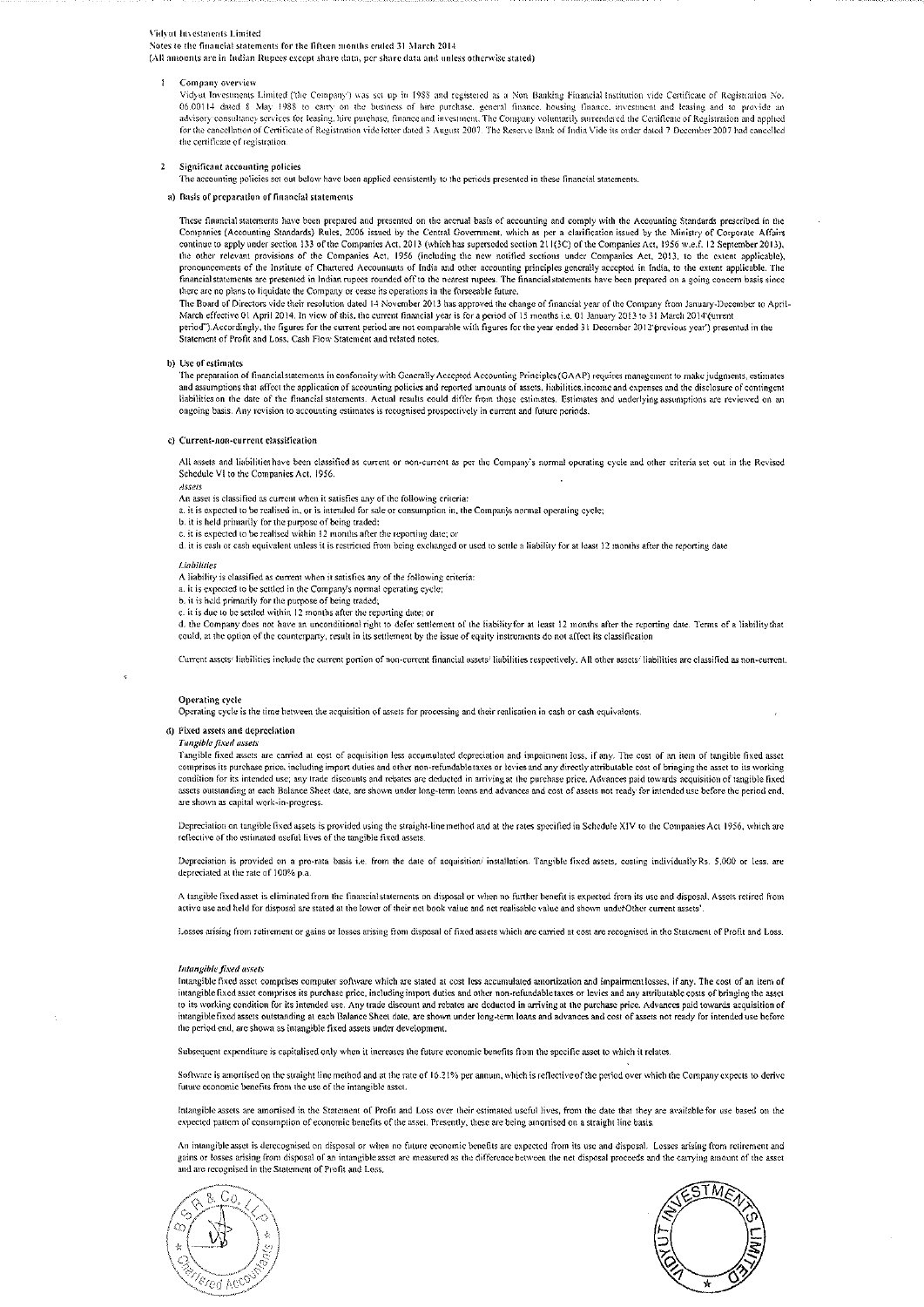Notes to the financial statements for the fifteen months ended 31 March 2014

(All amounts are in Indian Rupees except share data, per share data and unless otherwise stated)

#### e) Impairment

Fixed assets (tangible and intangible) are reviewed at each reporting date to determine if there is any indication of impairment. For assets in respect of which any such indication exists and for intangible assets mandatorily tested annually for impairment, the asset's recoverable amount is estimated. An impairment loss is recognised if the carrying amount of an asset exceeds its recoverable amount

For the purpose of impairment testing, assets are grouped together into the smallest group of assets (Cash Generating Unit or CGU) that generates cash inflows from continuing use that are largely independent of the cash inflows of other assets or CGUs.

The recoverable amount of an asset is the greater of its value in use and its net selling price. In assessing value in use, the estimated future cash flows are discounted to their present value using a pre-tax discount rate that reflects current market assessments of the time value of money and the risks specific to the asset. Impairment losses are recognised in the Statement of Profit and Loss.

An impairment loss is reversed only to the extent that the asset's carrying amount does not exceed the carrying amount that would have been determined net of depreciation or amortisation, if no impairment loss had been recognised.

#### f) Revenue recognition

Interest income is recognised on a time proportion basis taking into account the amount outstanding and the interest rate applicable.

#### g) Cash and cash equivalents

Cash and cash equivalents comprise cash balances on hand, cash balance with bank, and highly liquid investments with original maturities, at the date of purchase investment, of three months or less.

#### h) Income taxes

Income-tax expense comprises current tax (i.e. amount of tax for the period determined in accordance with the income tax law) and deferred tax charge or credit (reflecting the tax effects of timing differences between accounting income and taxable income for the period). Income tax expense is recognised in the Statement of Profit and Loss except that tax expense related to items recognised directly in reserves is also recognised in those reserves

Current tax is measured at the amount expected to be paid to (recovered from) the taxation authorities, using the applicable tax rates and tax laws. Deferred tax is recognised in respect of timing differences between taxable income and accounting income i.e. differences that originate in one period and are capable of reversal in one or more subsequent periods. The deferred tax charge or credit and the corresponding deferred tax liabilities or assets are recognised using the tax rates and tax<br>laws that have been enacted or substantively enacted by that the assets can be realised in future; however, where there is unabsorbed depreciation or carried forward loss under taxation laws, deferred tax assets are recognised only if there is a virual certainty supported by convincing evidence that sufficient future taxable income will be available against which such deferred states and the called Deferred tax assets are reviewed as at each balance sheet date and written down or written-up to reflect the amount that is reasonably/virtually certain (as the case may be) to be realised.

#### i) Earnings per share ('EPS')

Basic earnings/(loss) per share are calculated by dividing the net profit/(loss) for the period attributable to equity shareholders by the weighted average number of equity shares outstanding during the period. The weighted average number of equity shares outstanding during the period is adjusted for events of bonus issue and share split. For the purpose of calculating diluted earnings' (loss) per share, the net profit or loss for the period attributable to equity shareholders and the weighted average number of shares outstanding during the period are adjusted for the effects of all dilutive potential equity shares. The dilutive potential equity shares are deemed converted as of the beginning of the per

#### j) Provisions

A provision is recognised if, as a result of a past event, the Company has a present obligation that can be estimated reliably, and it is probable that an outflow of economic benefits will be required to settle the obligation. Provisions are recognised at the best estimate of the expenditure required to settle the present obligation at the Balance Sheet date. The provisions are measured on an undiscounted basis.

#### k) Contingent liabilities and contingent assets

A contingent liability exists when there is a possible but not probable obligation, or a present obligation that may, but probably will not, require an outflow of resources, or a present obligation whose amount cannot be estimated reliably. Contingent liabilities do not warrant provisions, but are disclosed unless the possibility of outflow of resources is remote. Contingent assets are neither recognised nor disclosed in the financial statements. However, contingent assets are assessed continually and if it is virtually certain that an inflow of economic benefits will arise, the asset and related income are recognised in the period in which the change occurs





(This space has been intentionally left blank)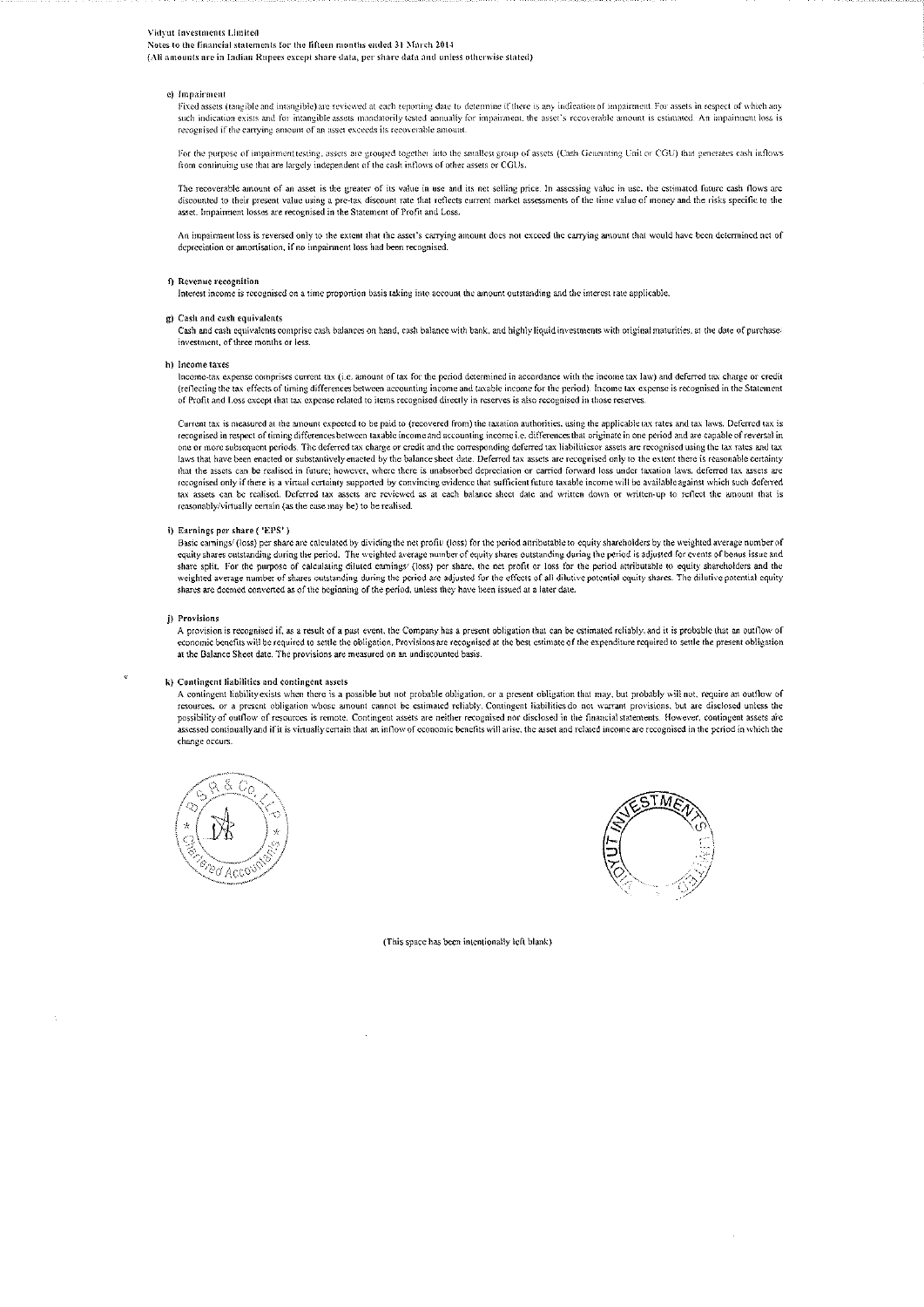$\overline{\mathbf{3}}$ 

Notes to the financial statements for the fifteen months ended 31 March 2014 (All amounts are in Indian Rupees except share data, per share data and unless otherwise stated)

| Share capital                                                                                              | As at                            | As at                      |
|------------------------------------------------------------------------------------------------------------|----------------------------------|----------------------------|
| Authorised                                                                                                 | 31 March 2014                    | 31 December 2012           |
| 25,750,000 (previous year 25,750,000) equity shares of Rs. 10 each                                         | 257,500,000                      | 257,500,000                |
| 25,000 (previous year 25,000) 10% Non-cumulative redcemable preference shares of Rs. 100 each              | 2,500,000                        | 2,500,000                  |
| Issued, subscribed and fully paid up<br>25,008,400 (previous year 25,008,400) equity shares of Rs. 10 each | 250.084.000<br>250,084,000<br>-- | 250,084,000<br>250,084,000 |

a. Reconciliation of shares outstanding at the beginning and at the end of the reporting period

|                                   |            | As at 31 March 2014 |            | As at 31 December 2012                     |  |
|-----------------------------------|------------|---------------------|------------|--------------------------------------------|--|
|                                   | Number     | Amount              | Number     | Amount                                     |  |
| Equity shares                     |            |                     |            |                                            |  |
| At the commencement of the period | 25,008,400 | 250,084,000         | 25.008.400 | 250.084.000                                |  |
| At the end of the period          | 25.008.400 | 250,084,000         | 25,008,400 | 250.084.000<br>___________________________ |  |

#### b. Rights, preferences and restrictions attached to class of shares

#### **Equity Shares**

Lyon, Concess a single class of equity shares. Accordingly, all equity shares rank equally with regard to dividends and share in the Companys residual assets. The equity shares are<br>entitled to receive dividend as declared capital of the Company. On winding up of the Company, the holders of equity shares will be entitled to receive the residual assets of the Company, remaining after distribution of all preferential amounts in proportion to the number of equity shares held.

#### Preference Shares

reference shares carry a preferential right as to dividend over equity shareholders. Where dividend on non-cumulative preference shares is not declared for a financial year, the entitlement<br>For ference shares carry a prefe

#### c. Shares held by holding/ultimate holding company and/ or their subsidiaries/ associates

|                                                                                                                          | As at 31 March 2014 |             | As at 31 December 2012 |             |
|--------------------------------------------------------------------------------------------------------------------------|---------------------|-------------|------------------------|-------------|
|                                                                                                                          | Number              | Amount      | Number                 | Amount      |
| Equity shares of Rs. 10 each fully paid up held by:                                                                      |                     |             |                        |             |
| Ranbaxy Laboratories Limited, the holding company, along with its nominees                                               | 25.008.400          | 250,084,000 | 25,008,400             | 250.084.000 |
|                                                                                                                          | 25,008,100          | 250.084.000 | 25,008,400             | 250.084.000 |
| Note:<br>the contract of the contract of the contract of the contract of the contract of the contract of the contract of |                     |             |                        |             |

Daiichi Sankyo Co. Ltd., Japan is the ultimate holding company

d. Particulars of shareholders holding more than 5% shares of a class of shares

|                                                      |            | As at 31 March 2014               | As at 31 December 2012 |                                   |
|------------------------------------------------------|------------|-----------------------------------|------------------------|-----------------------------------|
| Equity shares of Rs. 10 each fully paid up held by:  | Number     | % of total shares in<br>the class | Number                 | % of total shares in<br>the class |
| Ranbaxy Laboratories Limited along with its nominees | 25 008 100 | 100                               | 25,008,400             | 100                               |
|                                                      | 25,008,400 | 100                               | 25.008.400<br>.        | 100                               |

e. During the five years immediately preceding the current period and previous year, nottier any bonus shares or shares issued for consideration other than eash that have been issued nor any shares that have been bought back.

| 4 Reserves and surplus                                                                                                                                    | As at<br>31 March 2014                        | As at<br>31 December 2012                   |
|-----------------------------------------------------------------------------------------------------------------------------------------------------------|-----------------------------------------------|---------------------------------------------|
| (Deficit) in the Statement of Profit and Loss<br>Balance at the beginning of the period<br>Add: Profit for the period<br>Balance at the end of the period | (229, 232, 561)<br>1,527,571<br>(227.701.990) | (230.238.840)<br>1,006,279<br>(229.232.561) |
| 5 Trade payables                                                                                                                                          | As at<br>31 March 2014                        | Asat<br>31 December 2012                    |
| Trade payables *                                                                                                                                          | 60.372<br>60.372                              | 46.865<br>46.865                            |

\* The Ministry of Micro, Small and Medium Enterprises has issued an Office Memorandum dated 26 August 2008 which recommends that the Micro and Small Enterprises should mention The button of the correspondence with its customers the Entrepreneurs has the mean and the mean of the area of the processes in their correspondence with its customers the Entrepreneurs Memorandum Number as allocated after any claim for interest from any supplier under the said Act.

| 6 | Other current liabilities<br>Other payables                                                                                    |               |                  | Asat<br>31 March 2014                                                    | As at<br>31 December 2012 |
|---|--------------------------------------------------------------------------------------------------------------------------------|---------------|------------------|--------------------------------------------------------------------------|---------------------------|
|   | Tax deducted at source payable                                                                                                 |               |                  | 5.618                                                                    | 4.214                     |
|   | Others                                                                                                                         |               |                  | 186 570                                                                  | 172.595                   |
|   |                                                                                                                                |               |                  | 192.188                                                                  | 176.809                   |
|   |                                                                                                                                |               | Long term        |                                                                          | Short term                |
|   | 7 Provisions                                                                                                                   | As at         | As at            | Asat                                                                     | As at                     |
|   |                                                                                                                                | 31 March 2014 | 31 December 2012 | 31 March 2014                                                            | 31 December 2012          |
|   | Provision for Income tax [Net of advance tax and tax deducted at<br>source amounting to Rs 966 023 (Previous year Rs 531,138). |               | $\cdot$          | 610,179                                                                  | 338.364                   |
|   |                                                                                                                                |               |                  | 610.179<br>White in the full full determinance concerns and concerns are | 338.861                   |



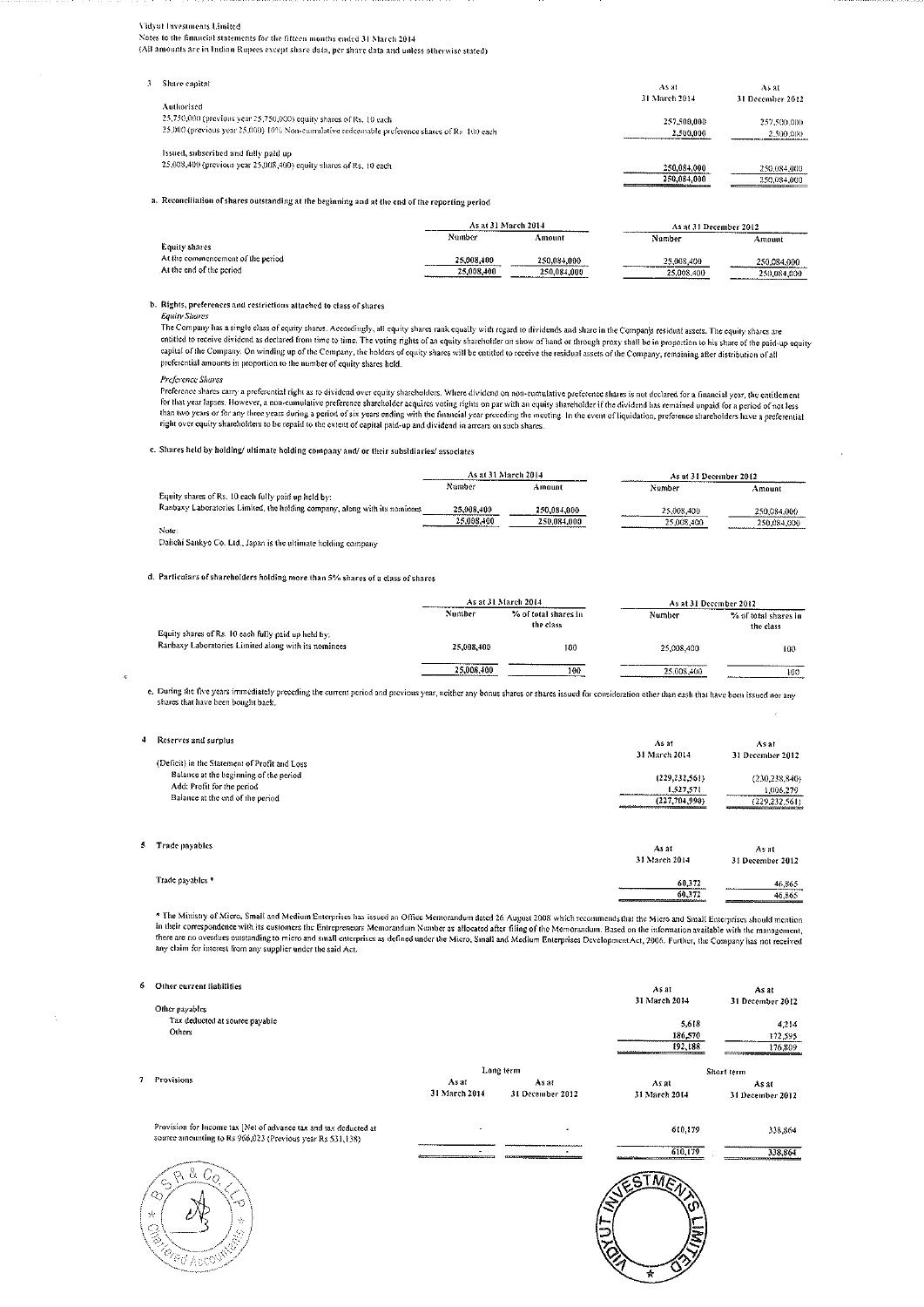Vidynt Investments Limited Notes to the financial statements for the fifteen months ended 31 March 2014<br>(All amounts are in Indian Rupees except share data, per share data and unless otherwise stated)

| 8 | Tangible fixed assets          |                                                               |
|---|--------------------------------|---------------------------------------------------------------|
|   | Particulars                    | Computer<br>equipment                                         |
|   | <b>Gross block</b>             |                                                               |
|   | Balance as at 1 January 2012   | 29.120                                                        |
|   | Balance as at 31 December 2012 | 29,120<br>---------------------                               |
|   | Balance as at 1 January 2013   | 29,120                                                        |
|   | Balance as at 31 March 2014    | 29,120                                                        |
|   | Depreciation                   |                                                               |
|   | Balance as at 1 January 2012   | 21.848                                                        |
|   | Depreciation for the year      | 4,721                                                         |
|   | Balance as at 31 December 2012 | 26, 369                                                       |
|   | Balance as at 1 January 2013   | 26,569                                                        |
|   | Depreciation for the period    | 2,551                                                         |
|   | Balance as at 31 March 2014    | 29,120<br><b><i><u>BOARD AND AND AND A BOARD AND </u></i></b> |
|   | Net block                      |                                                               |
|   | As at 31 December 2012         | 2,551                                                         |
|   | As at 31 March 2014            |                                                               |
| 9 | Intangible fixed assets        |                                                               |
|   | Particulars                    | Computer<br>software                                          |

| Gross block                    |                                              |
|--------------------------------|----------------------------------------------|
| Balance as at 1 January 2012   | 24,000                                       |
| Balance as at 31 December 2012 | 24.000<br>A MODELA IN EXTERNA AVAILABLE PARA |
|                                |                                              |
| Balance as at 1 January 2013   | 24,000                                       |
| Balance as at 31 March 2014    | 24,000                                       |
|                                |                                              |
| Amortisation                   |                                              |
| Balance as at 1 January 2012   | 18.004                                       |
| Amortisation for the year      | 3.390                                        |
| Balance as at 31 December 2012 | 21,894                                       |
|                                |                                              |
| Balance as at I January 2013   | 21,394                                       |
| Amortisation for the period    | 2,106                                        |
| Balauce as at 31 March 2014    | 24,000<br>________                           |
|                                |                                              |

Net block<br>As at 31 December 2012<br>As at 31 March 2014

10 Long-term loans and advances **Current portion** Non-cargent portion<br>As at As at  $\overline{Asat}$ (Unsecured and considered good)  $\overline{A}$ s at 31 December 2012  $31$  March  $2014\,$ 31 December 2012 31 March 2014 To parties other than related parties Advance tax and tax deducted at source (net of provision for tax<br>amounting to Rs. 458,700 (previous year Rs. 458,700)]  $\frac{144,713}{144,713}$  $\frac{144,713}{144,713}$ 11 Cash and bank balances As at As at 31 March 2014 31 December 2012 Cash and cash equivalents - Balance with banks 454,964 297.008 On current accounts@ 20,900,000 On deposit accounts (with original maturity upto three months or less)@ 22,000,000 - Other bank balances@ 21,197,008  $22,454,964$  $@$  Details of bank balances/ deposits Diants by ount outercommunity of the original maturity of three months or less included under 'Cash and eash equivalents'<br>Bank balances available on demand/ deposit with original maturity of three months or less included u 21,197,008 451,964 22.000.000 21.197.008 22.454.964

 $\bar{z}$ 





 $\bar{z}$ 

2,106